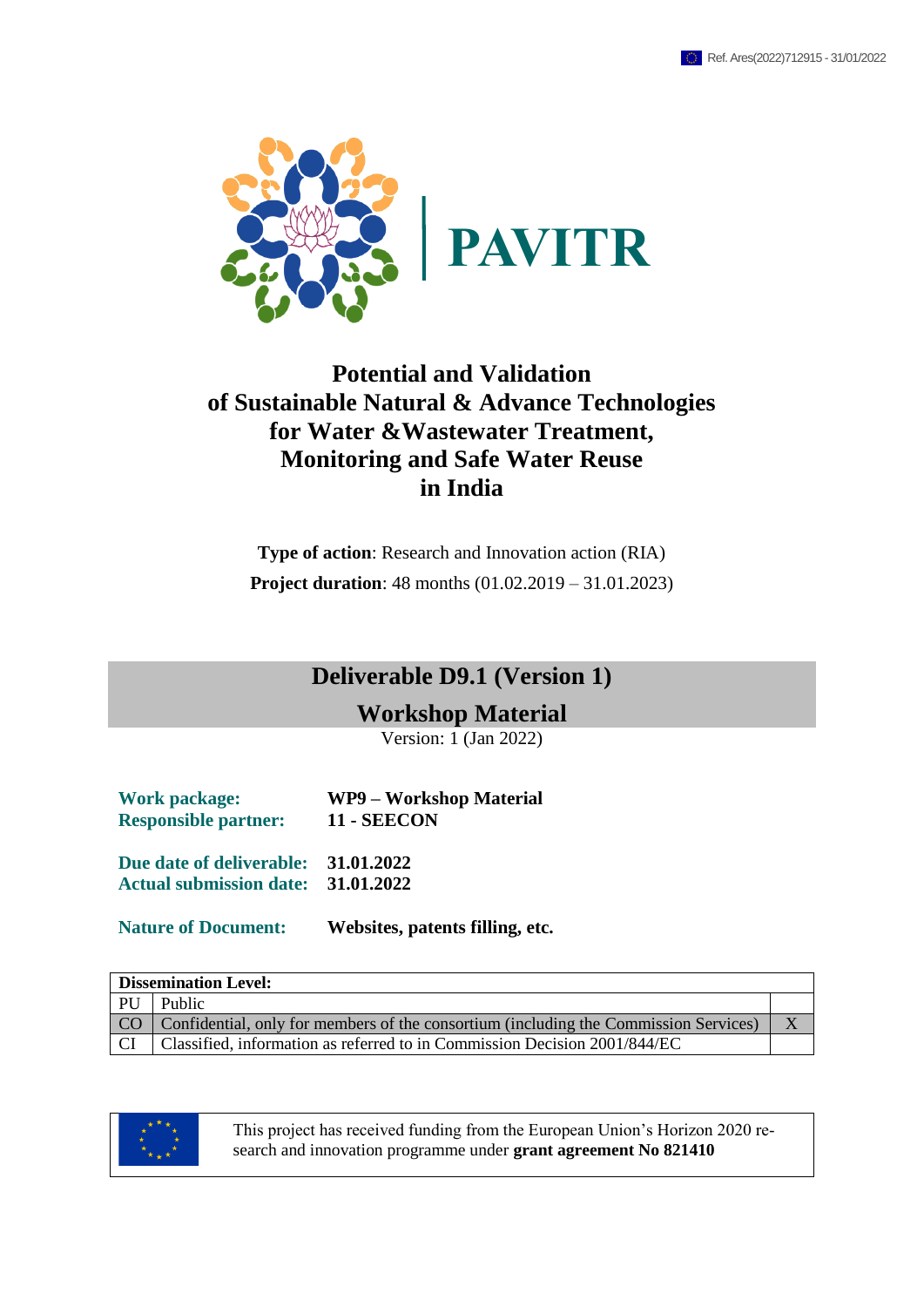

# **Document change history**

| Ver-<br>sion | <b>Date</b> | <b>Author</b> | <b>Description</b>      |
|--------------|-------------|---------------|-------------------------|
|              | 31.01.2022  | <b>SEECON</b> | 1 <sup>st</sup> Version |
|              |             |               |                         |
|              |             |               |                         |
|              |             |               |                         |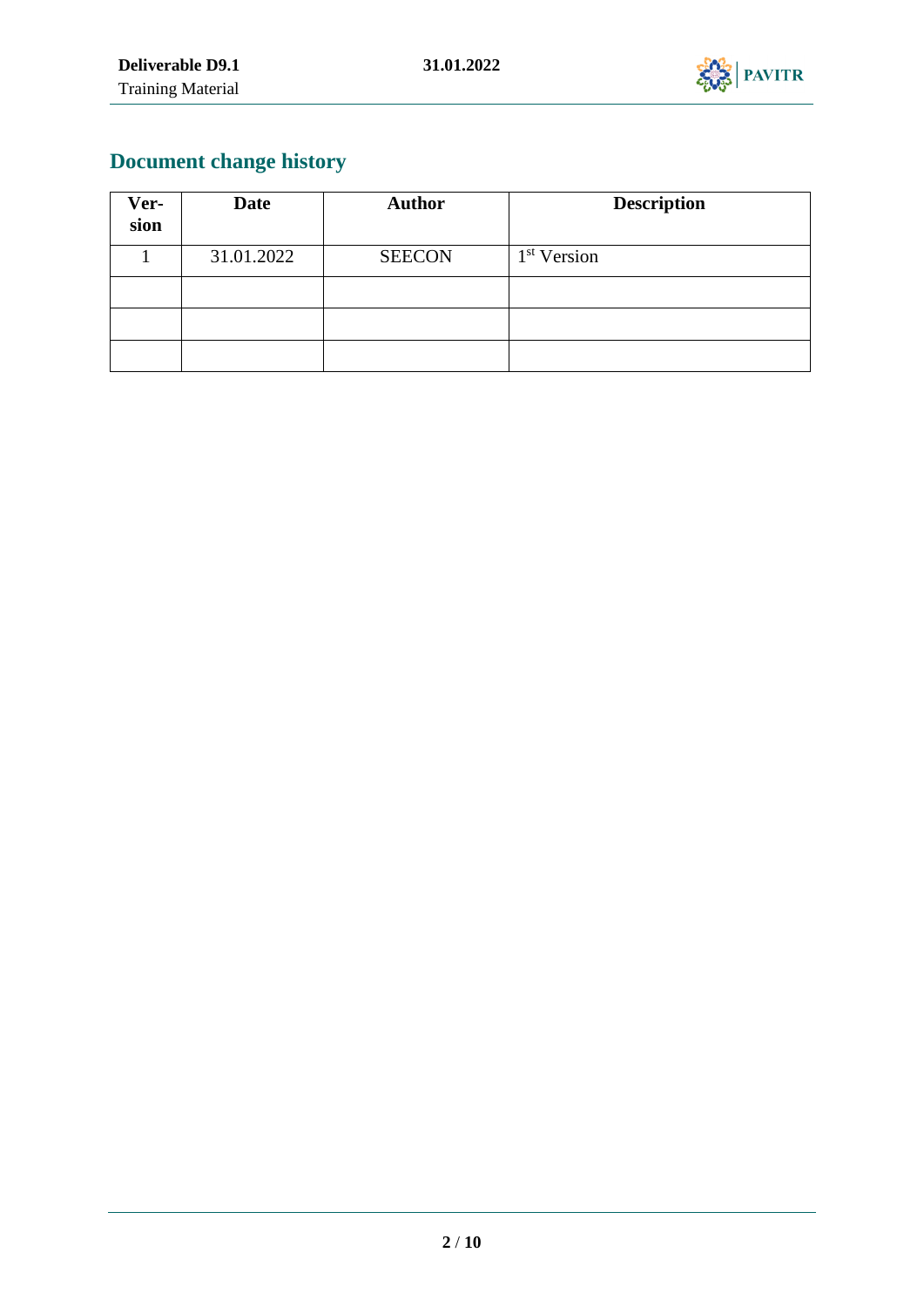

# **Table of contents**

| 2.   |                                                                                       |  |
|------|---------------------------------------------------------------------------------------|--|
| 2.1. |                                                                                       |  |
|      |                                                                                       |  |
|      | 2.3. Step 3: Consolidate project design and financing strategy DEC 2022 - DEC 2023  5 |  |
| 3.   |                                                                                       |  |
| 4.   |                                                                                       |  |
| 5.   |                                                                                       |  |
| 6.   |                                                                                       |  |
|      |                                                                                       |  |
| 6.2. |                                                                                       |  |
|      |                                                                                       |  |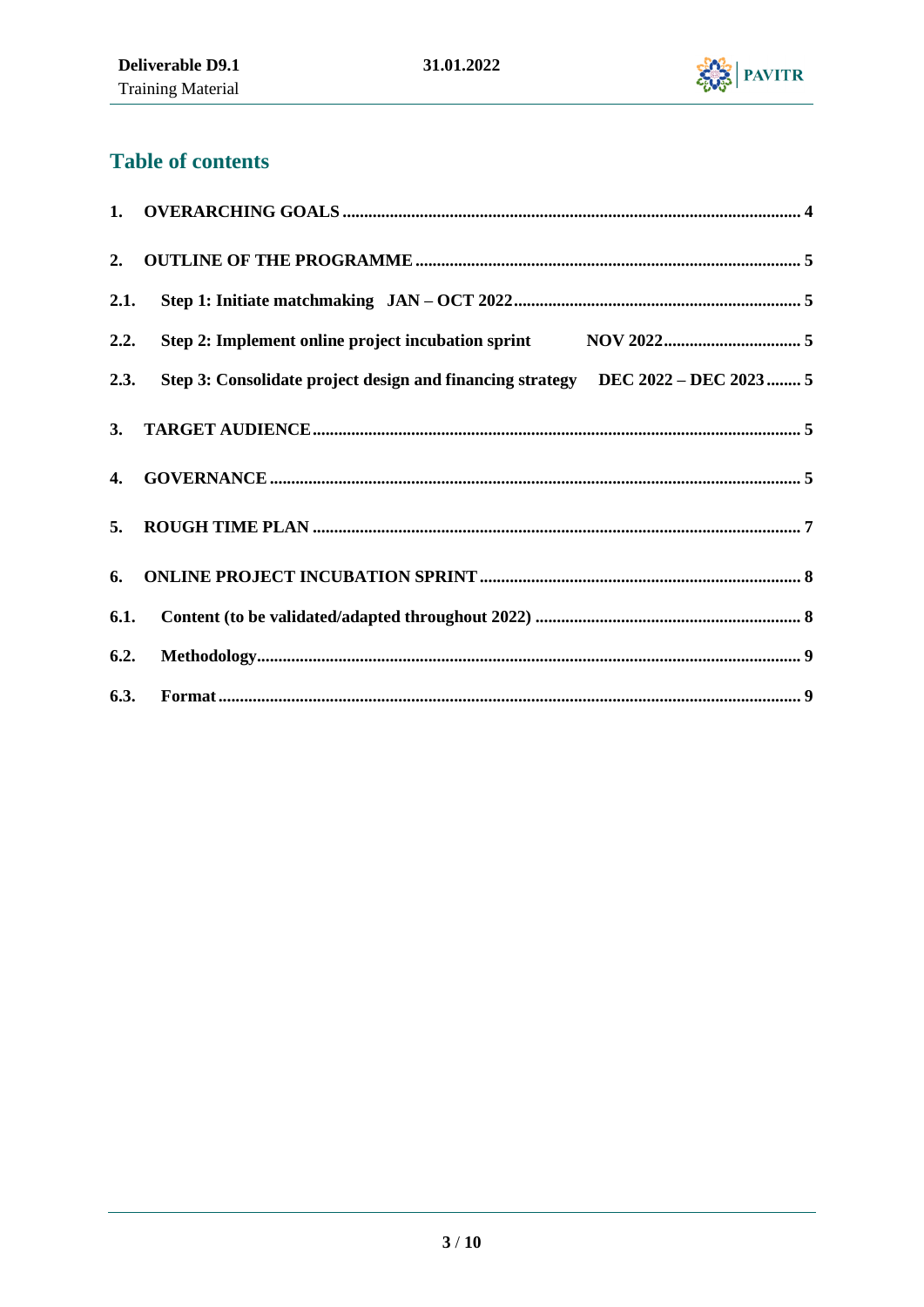

# <span id="page-3-0"></span>**1. Overarching Goals**

WP9 "Road to the market" has been designed to **create a level playing field for European and Indian Industries and SMEs** working in the water sector, paving the way for a potential joint venture for the manufacturing of water treatment technologies and systems. Furthermore, the aim of the WP is to **support and empower Indian entrepreneurs in their endeavour to establish and successfully run their own business** in sustainable sanitation and/or water and resource management, as well as to **support existing SMEs in the water and sanitation sector to expand their portfolio** including sustainable and adapted products and services. The specific objectives to be reached are:

- (1) To develop didactic training material for supporting the execution of the training modules related to business development in the water sector.
- (2) To empower and support 15 industries and SMEs in India, so they can successfully manufacture, offer and commercialize sustainable water products and services.
- (3) To promote joint ventures between the EU and Indian industries and SMEs, so they can successfully offer sustainable water products and services.

To achieve this, SEECON, AMU  $&$  ESF together with WP9 Participants<sup>1</sup> will implement a **Project Incubator Programme** in 2022. This programme will be designed to allow participants to:

- A. Connect with relevant and appealing business partners from the EU/India in order to explore avenues for potential collaboration
- B. Learn essential aspects about PAVITR solutions and how they can address challenges related to groundwater recharge, water potabilization, wastewater reclamation and smart metering
- C. Engage with potential business partners to design, plan and launch joint venture projects for addressing challenges related to groundwater recharge, water potabilization, wastewater reclamation and smart metering
- D. Receive training in joint venture project design and EU-India partnerships to encourage more sustainable water management approaches
- E. Receive the opportunity to develop project tenders based on a professional business coaching methodology
- F. Learn from leading water sector innovators from the EU and India
- G. Network with like-minded pioneers and stewards of the Indian Water Sector

1

<sup>1</sup> NEERI, AUTARCON, BIOAZUL, IRIDRA, KRETA, AIMEN, PESSL, AMU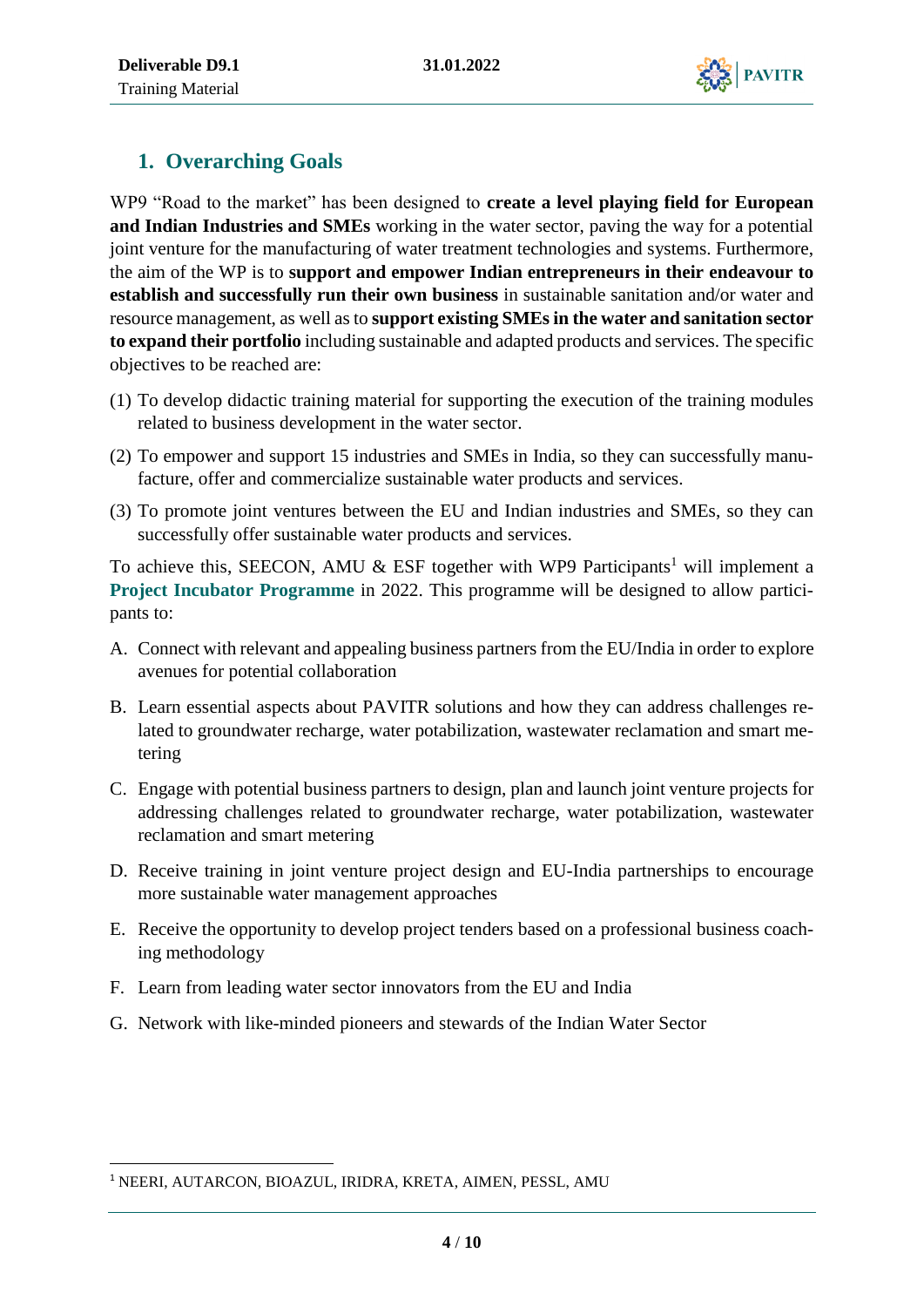# <span id="page-4-0"></span>**2. Outline of the programme**

### <span id="page-4-1"></span>**2.1. Step 1: Initiate matchmaking JAN – OCT 2022**

#### Corresponding objective: A

Leveraging the combined networks of PAVITR project partners as well as actors from other relevant EU projects in India, a matchmaking process for interested business partners will be launched. The matchmaking process will be designed to reach out to (external) project partners potentially interested in incubating a joint project to tackle a relevant water-related challenge in India. Through Calls for Expressions of Interests, direct mailing campaigns as well as social media posts, several potentially interested candidates will be selected and connected to PAVITR project partners. This will allow for sufficient time to prepare the grounds for the design sprint respectively project incubation training conducted later in 2022. Through a bilateral exchange, a first, rough draft of a project concept will be produced by the interested parties where the following will be highlighted: problem statement, project strategy, project location, high level budget estimation and financing strategy.

### <span id="page-4-2"></span>**2.2. Step 2: Implement online Project Incubation Sprint NOV 2022**

### Corresponding objectives: B, C, D, F

Once preliminary project designs are drafted, SEECON will implement a multi-day Project Incubation Sprint. This online event is designed for validating the draft project concept, deepen knowledge on PAVITR technologies, outline project governance structures, and map out potential financing sources. At the end of the design sprint, participants will have produced validated project concepts, a collaboration agreement, a rough time plan, and a concrete financing/fundraising strategy.

## <span id="page-4-3"></span>**2.3. Step 3: Consolidate project design and financing strategy DEC 2022 – DEC 2023** Corresponding objectives: E, G

Project teams that will result from the Project Incubation Sprint will receive coaching support to consolidate the project designs, the financing strategies, as well as to connect with potentially interested donors, investors and financial institutions. Project teams will receive exposure opportunities at PAVITR and PAVITR-related events.

### <span id="page-4-4"></span>**3. Target audience**

The PAVITR Project Incubation Programme is oriented towards representatives of forwardthinking Local Governments, NGOs and impact-driven enterprises or start-ups who are eager to start solving India's most pressing water-related issues in the areas of: Ground water recharge, water potabilization, wastewater reclamation and smart metering.

### <span id="page-4-5"></span>**4. Governance**

SEECON, ESF, NEERI and AMU will lead this task (upon budget allocation to NEERI for conducting seminars/ workshop). All partners will contribute to the development of content for the training material. The partners that provide technologies, i.e. AUTARCON, BIOAZUL,

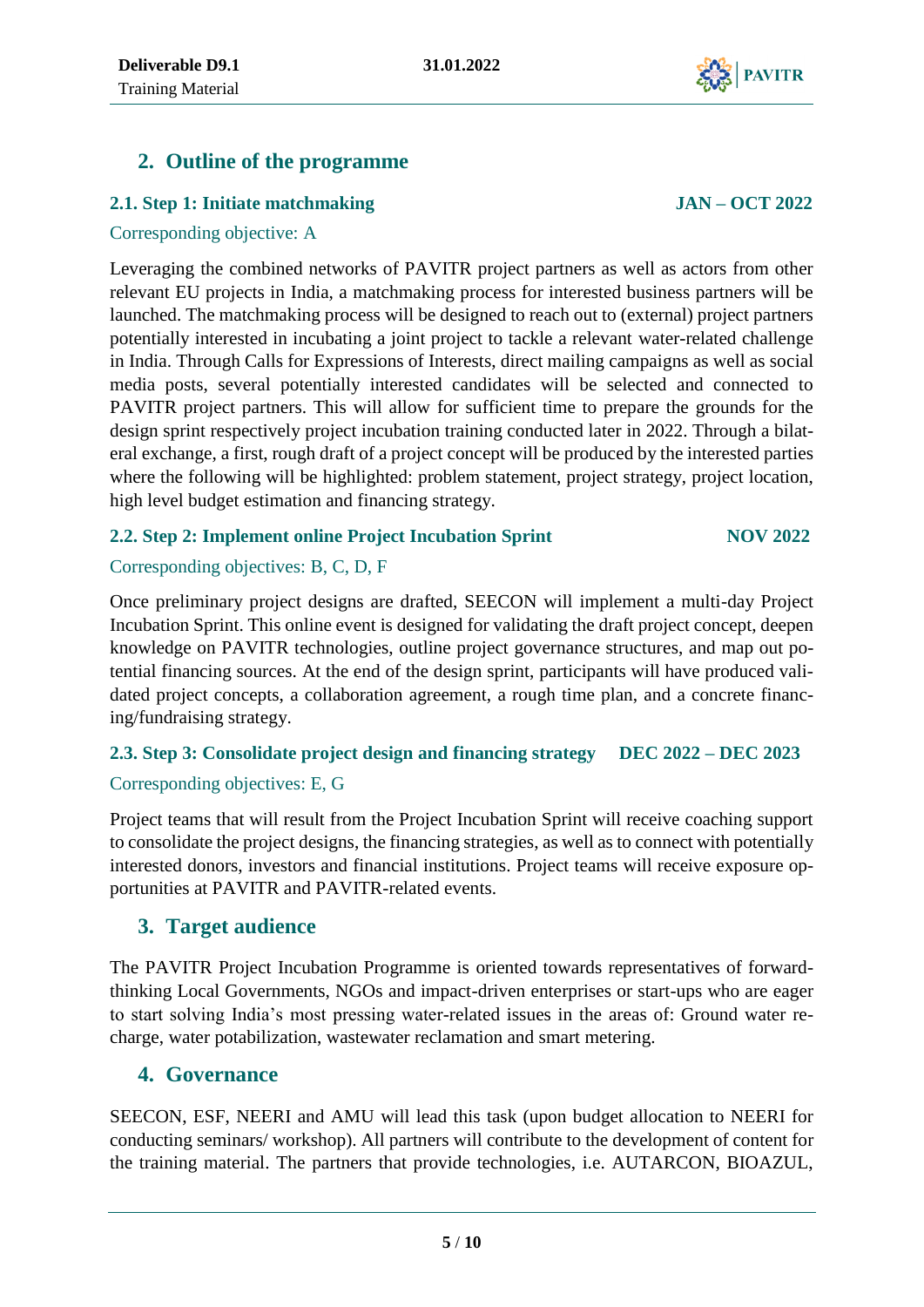

IRIDRA, KRETA, AIMEN, PESSL, will be in charge of preparing the technical training modules according to the instructions given by the task leader. SEECON and NEERI will be key players in developing the modules related to starting business in India, while SEECON will be responsible for the entire methodology of the program as well as the business development and matchmaking modules.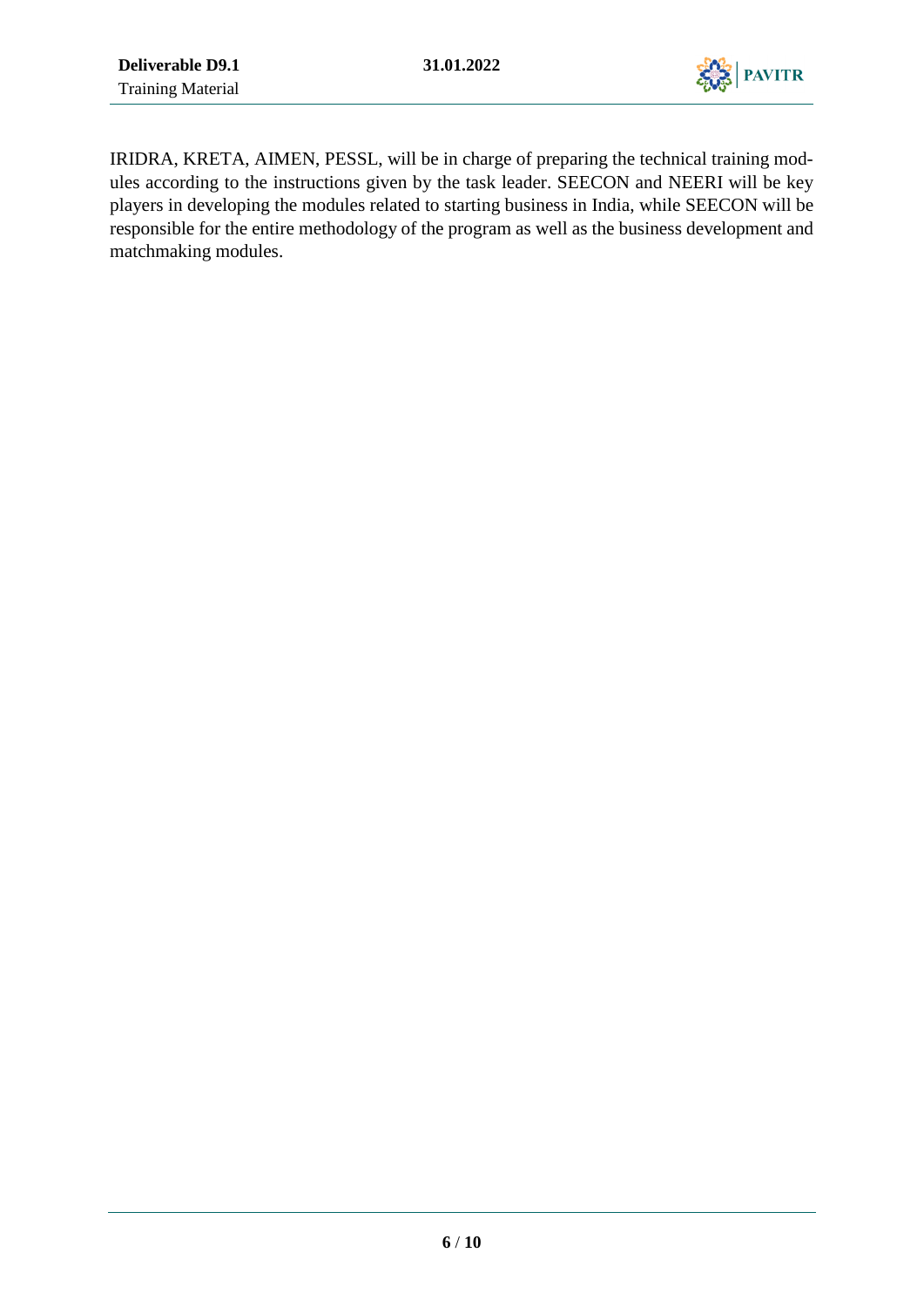Training Material



# **5. Rough time plan**

<span id="page-6-0"></span>

| <b>Task</b>                                                                   | <b>Responsible</b>     | <b>Deadline</b> | Jan<br>22 | Feb<br>22 | Mar<br>22 | Apr<br>22 | Mai<br>22 | Jun<br>22 | <b>Jul 22</b> | Aug<br>22 | <b>Sep</b><br>22 | Oct<br>22 | <b>Nov</b><br>22 | <b>Dez</b><br>22 | Jan<br>23     |
|-------------------------------------------------------------------------------|------------------------|-----------------|-----------|-----------|-----------|-----------|-----------|-----------|---------------|-----------|------------------|-----------|------------------|------------------|---------------|
| Develop didactic training material                                            | <b>SEECON</b>          | 31.01.2022      |           |           |           |           |           |           |               |           |                  |           |                  |                  |               |
| Develop training concept                                                      | <b>SEECON</b>          | 31.01.2022      |           |           |           |           |           |           |               |           |                  |           |                  |                  |               |
| Buy-in of partners                                                            | <b>SEECON</b>          | 21.02.2022      |           |           |           |           |           |           |               |           |                  |           |                  |                  |               |
| Outline agenda, learning objective,<br>sessions                               | <b>SEECON</b>          | 30.02.2022      |           |           |           |           |           |           |               |           |                  |           |                  |                  |               |
| Develop contents                                                              | All Partners           | 30.06.2022      |           |           |           |           |           |           |               |           |                  |           |                  |                  |               |
| Outreach to potential partners for<br>matchmaking                             | BIOAZUL,<br>AMU        | 31.08.2022      |           |           |           |           |           |           |               |           |                  |           |                  |                  |               |
| Empower and support 15 indus-<br>tries and SMEs in India                      | <b>BIOAZUL</b>         | 31.11.2022      |           |           |           |           |           |           |               |           |                  |           |                  |                  |               |
| Logistical set-up of training                                                 | AMU                    | 31.09.2022      |           |           |           |           |           |           |               |           |                  |           |                  |                  |               |
| Implementation of training                                                    | <b>BIOAZUL/</b><br>AMU | 15.11.2022      |           |           |           |           |           |           |               |           |                  |           |                  |                  |               |
| Creating the basis for Joint Ven-<br>tures                                    | <b>SEECON</b>          | 15.11.2022      |           |           |           |           |           |           |               |           |                  |           |                  |                  |               |
| Promote joint ventures between<br>EU and Indian industries and<br><b>SMEs</b> | AUTAR-<br><b>CON</b>   | 31.01.2023      |           |           |           |           |           |           |               |           |                  |           |                  |                  |               |
| Matchmaking activities pre-work-<br>shop                                      | <b>NEERI</b>           | 15.11.2022      |           |           |           |           |           |           |               |           |                  |           |                  |                  |               |
| Coaching activities post-workshop                                             | <b>AIMEN</b>           | 31.01.2024      |           |           |           |           |           |           |               |           |                  |           |                  |                  | $\Rightarrow$ |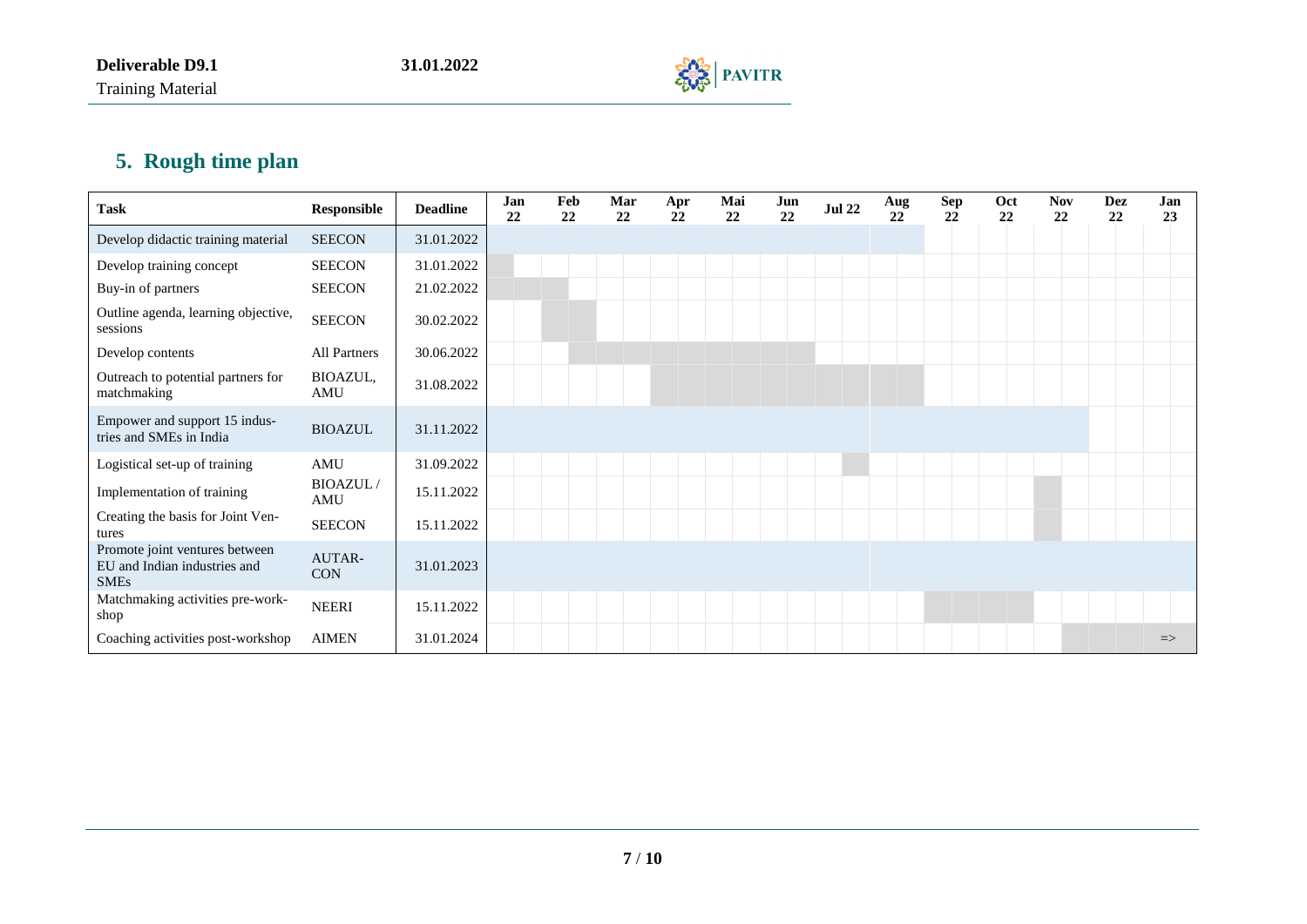

# <span id="page-7-0"></span>**6. Online Project Incubation Sprint**

### <span id="page-7-1"></span>**6.1. Content (to be validated/adapted throughout 2022)**

The programme aims to bring together "challengers" who hold a vision for better water management solutions in India and "solution providers" - particularly, but not exclusively - from the EU who are eager to implement and mainstream their technologies in the Indian market (which is growing rapidly). The programme is designed to create a level playing field for European SMEs and Local Indian Water sector actors to discuss, design, plan and launch innovative projects to tackle local water-related challenges in India with emerging technologies from the EU. The online event will consist of 5 Modules:

#### **Module 1: Validate project designs**

| Session 1                                                                   | Session 2               | Session 3                          |
|-----------------------------------------------------------------------------|-------------------------|------------------------------------|
| Welcome $\&$ overview of the   Validating project designs:<br>design sprint | Peer- & expert-feedback | Consolidating project de-<br>signs |

This module aims to critically assess the draft project concepts/ideas of the participants by questioning key aspects such as: problem analysis and underlying assumptions, problem-solution fit, sustainability criteria, financing strategies. Key output: Validated/updated project designs.

#### **Module 2: Deepen knowledge on PAVITR solutions and matchmaking tour kick-off**

| Session 4 (Parallel Sessions)                                                               |                   |
|---------------------------------------------------------------------------------------------|-------------------|
| Drinking water technologies   Water reclamation technolo-   High resolution manage-<br>gies | ment technologies |

This module aims to provide more in-depth knowledge on PAVITR solutions in order to provide a basis for a more comprehensive problem-technology fitness analysis as well as to concretize project design in terms of physical and infrastructural key aspects. Key Outputs: Tailored crash courses on PAVITR solutions.

#### **Module 3: Plan and set-up governance structures**

| Session 5                                    | Session 6            | Session 7                          |
|----------------------------------------------|----------------------|------------------------------------|
| Sustainability criteria &<br>common pitfalls | Governance structure | Draft collaboration agree-<br>ment |

This module aims at helping project partners to clarify roles and responsibilities considering common pitfalls and hurdles in EU-Indian partnerships. Key Outputs: Draft collaboration agreements including rough time plans.

#### **Module 4**: **Financing strategy**

| Session 8         | Session 9                          | Session 10                         |
|-------------------|------------------------------------|------------------------------------|
| Financing options | <b>Drafting Financing Strategy</b> | Reality-Check: Expert-<br>Feedback |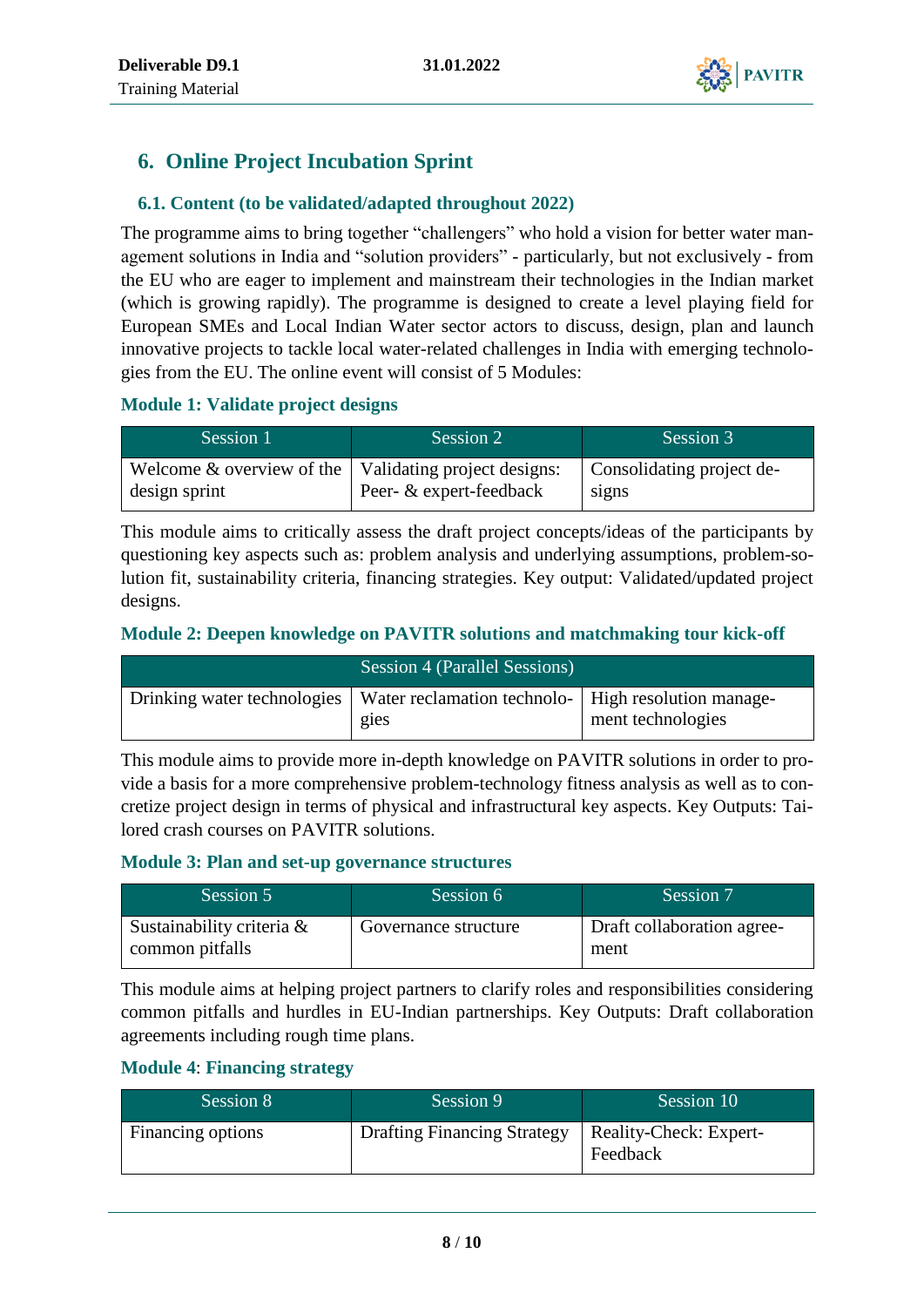

This module aims to provide insights for participants in terms of potential financing strategies and sources. Key outputs: Validated financing strategies.

#### <span id="page-8-0"></span>**6.2. Methodology**

The overarching framework of the incubation sprint is guided by a number of clustered guiding questions on key aspects about the project designs:

- 1. Problem statement and project approach
	- What exactly is the problem and why has it been difficult to solve so far?
	- Why is it relevant to water-related issues in India? (where possible, define key indicators).
	- What is the project's approach to solving the problem and what is innovative/new about it?

### 2. Result/product/service

- What result / product / service does the project create?
- How does the project solve the above-stated problem exactly?
- How does it contribute to the water-related issues in India in the broader sense?
- 3. User groups/customer segments
	- Who benefits from the project and what exactly are the benefits?
	- What are the advantages for the respective customer segment / user group compared to the status quo and/or previous solution approaches?
- 4. Market potential
	- How many potential users and customers could the project realistically reach?
	- How many [UNITS] can realistically be produced/saved/protected/replaced/etc. in relation to the key indicators?
- 5. Financing strategy
	- How are CAPEX & OPEX to be financed?
	- To what extent can cost recovery contribute to the financing strategy?
	- What financing strategies have a high potential?
- 6. Partner model, project team & governance
	- Which partners are involved and with what motivation?
	- How does each partner strengthen the value proposition and sustainability of the project?
	- What do the partners bring to the table and what does the cooperation look like?
	- Who is responsible for what?
- 7. Time plan
	- Project Milestones until Dec 2023

### <span id="page-8-1"></span>**6.3. Format**

The online event will be carried out on "creation.camp"[. https://creation.camp](https://creation.camp/) is a customizable online platform that brings online conferences, trainings, workshops and other e-events to the